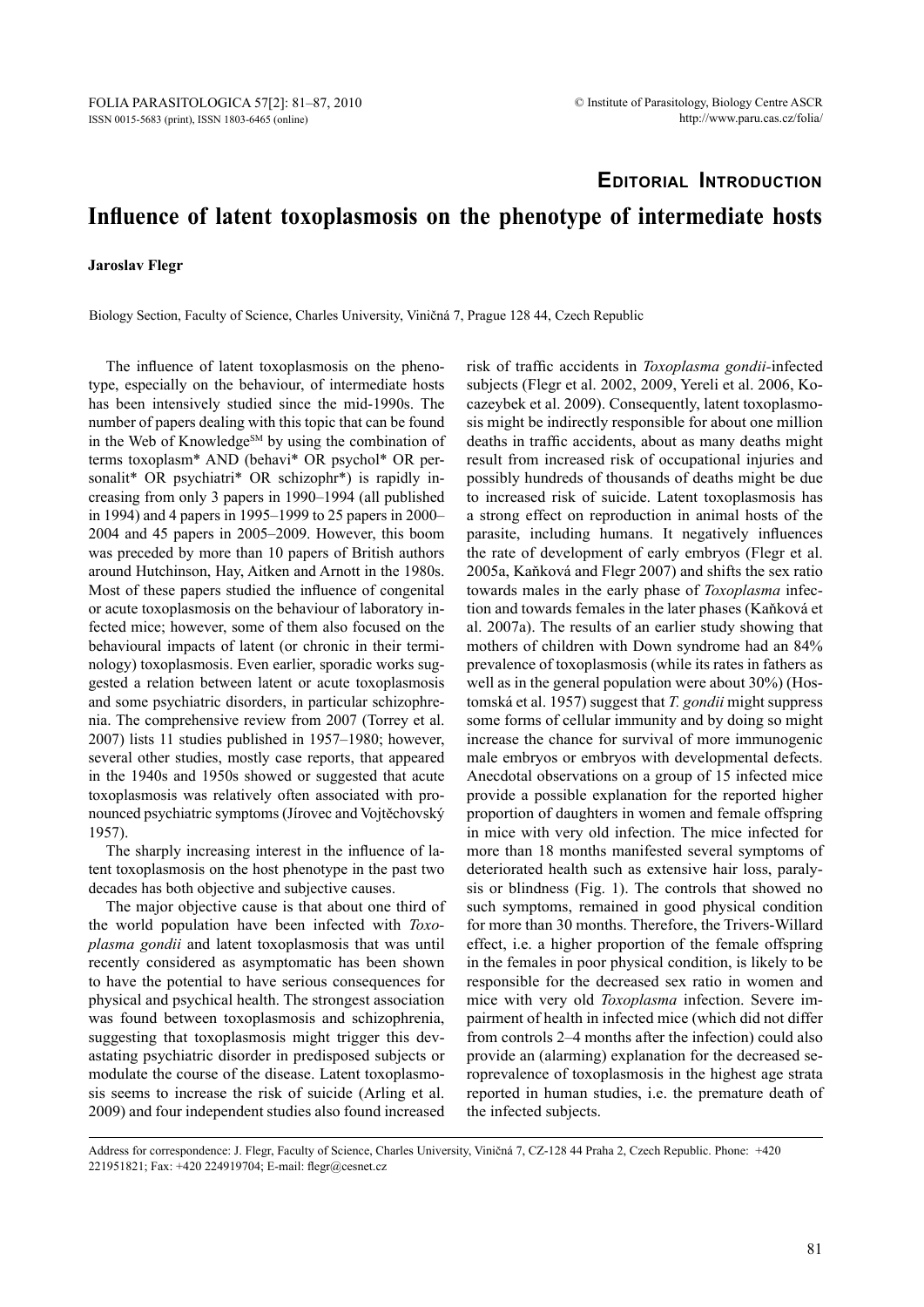Another objective reason for the increased interest in the influence of latent toxoplasmosis on the host phenotype is that the observed phenomena are a challenge for basic research. *Toxoplasma gondii* is one of many parasites that manipulate the phenotype, in particular the behaviour, of their hosts to increase the chance of their transmission from intermediate to definitive host by predation. However, *T. gondii* is a very common parasite that frequently infects even humans in both developing and developed countries. It has spectacular effects on the behaviour of mice and rats; in particular it is able to convert the innate fear that rodents have of cat odours into an attraction to them (Berdoy et al. 2000). The behavioural changes induced by *T. gondii* in humans are less conspicuous. They explain, as a rule, a few percentages of variation in a particular behavioural trait; however, since they affect the human species, they attract the attention not only of scientists but also of the general public. People with latent toxoplasmosis exhibit characteristic shifts in the personality profile and behaviour (Flegr 2007) as observed in ethological experiments (Lindová et al. 2006). The shifts usually increase with the duration of *Toxoplasma* infection which implies that toxoplasmosis induces the observed behavioural shifts rather than that the subjects with a particular personality type and behaviour are at a higher risk of *Toxoplasma* infection (Flegr et al. 2000). Results of a correlation study suggest that the differences in the prevalence of toxoplasmosis between countries could explain a significant part of the variance in aggregate neuroticism among populations (Lafferty 2005, 2006).

Toxoplasmosis also influences the morphology of infected persons. Infected men are higher, have a lower second to fourth digit length ratio in the left hand (Flegr et al. 2005b, 2008a), i.e. have longer fingers (Kratochvíl and Flegr 2009), and their faces in photographs are rated by female raters as more dominant (Hodková et al. 2007b). All these traits can be related to the higher concentration of testosterone observed in *T. gondii*-infected men (while in infected women, the concentration of testosterone was decreased) (Flegr et al. 2008b).

Four recent studies have shown that the influence of toxoplasmosis depends on RhD phenotype. Toxoplasmosis has a strong effect on RhD-negative subjects, while RhD-positive homozygotes are influenced much less and RhD-positive heterozygotes seem to resist the toxoplasmosis-induced changes. RhD phenotype has been shown to influence the responses of the body to latent toxoplasmosis in several respects: changes in reaction times (Flegr et al. 2008c, Novotná et al. 2008), risk of traffic accidents (Flegr et al. 2009), psychological profile (Flegr et al. 2010) and maternal weight gain during pregnancy (Kaňková et al. 2010). The superiority of RhD-positive heterozygotes could provide the key to the about 60-yearold enigma of sustaining the stable RhD polymorphism in

the human population as well as to the striking differences in the frequency of RhD-negativity among populations – that might result from the equally striking differences in the *T. gondii* prevalence rates (Flegr et al. 2008c).

Probably the most interesting recent findings in *Toxoplasma* research is the discovery of two genes for tyrosine hydroxylases in the *T. gondii* genome (Gaskell et al. 2009). These enzymes catalyse the rate-limiting step in the synthesis of dopamine in the brain tissue and their expression in *T. gondii* tissue cysts in the host's brain can explain a variety of psychological and psychiatric symptoms observed in subjects with acute or latent toxoplasmosis as well as many ethological changes in infected animals. It is important to remind here that a disturbance in the concentration of dopamine in certain parts of the brain is considered to play an important role in the development of schizophrenia and that an increased dopamine concentration influences the ability to recognize novelty in mammals, including humans.

There are at least three subjective reasons for the increased interest in the behavioural effects of latent toxoplasmosis. The most important reason is the publication of a seminal paper of Torrey and Yolken with their hypothesis about the aetiological role of *Toxoplasma* infection in schizophrenia disease (Torrey and Yolken 1995) and the following broad activities of the Stanley Research Institute (formerly the Stanley Foundation), including the organisation of two international meetings and funding of many interesting research projects. The second reason was the publication of several interesting and widely cited discoveries concerning the behavioural changes in *T. gondii*-infected rats by the Oxford group of Joanne P. Webster (Berdoy et al. 1995a, b, Webster et al. 1994, Webster 1994). The third reason was the start of research activities of the Prague team of parasitologists that systematically studies the influence of latent toxoplasmosis on the human behaviour.

I can only speculate what triggered the studies of other research teams, but the studies of the Prague group started thanks to a happy coincidence and to the Velvet Revolution. Returning from my one-year stay at the Department of Immunology of the University of Tokyo in 1991, I was allowed to leave my "exile" at the Institute of Molecular Genetics of the Academy of Science for the Faculty of Science, Charles University. I came back to the Department of Parasitology and to the lab of Professors Čerkasov and Kulda where I had finished my PhD studies five years earlier. There, a long tradition of *Toxoplasma* research existed since the time of the founder of Czech parasitology, Professor Otto Jírovec. Among other things, an antigen for diagnostic kits was first developed, produced, and tested and later only tested there. As a result, I learned that I was among the privileged *T. gondii*-infected subjects. (I had the privilege of being a guinea pig to my colleagues who kept trying to inject me with the *Toxo-*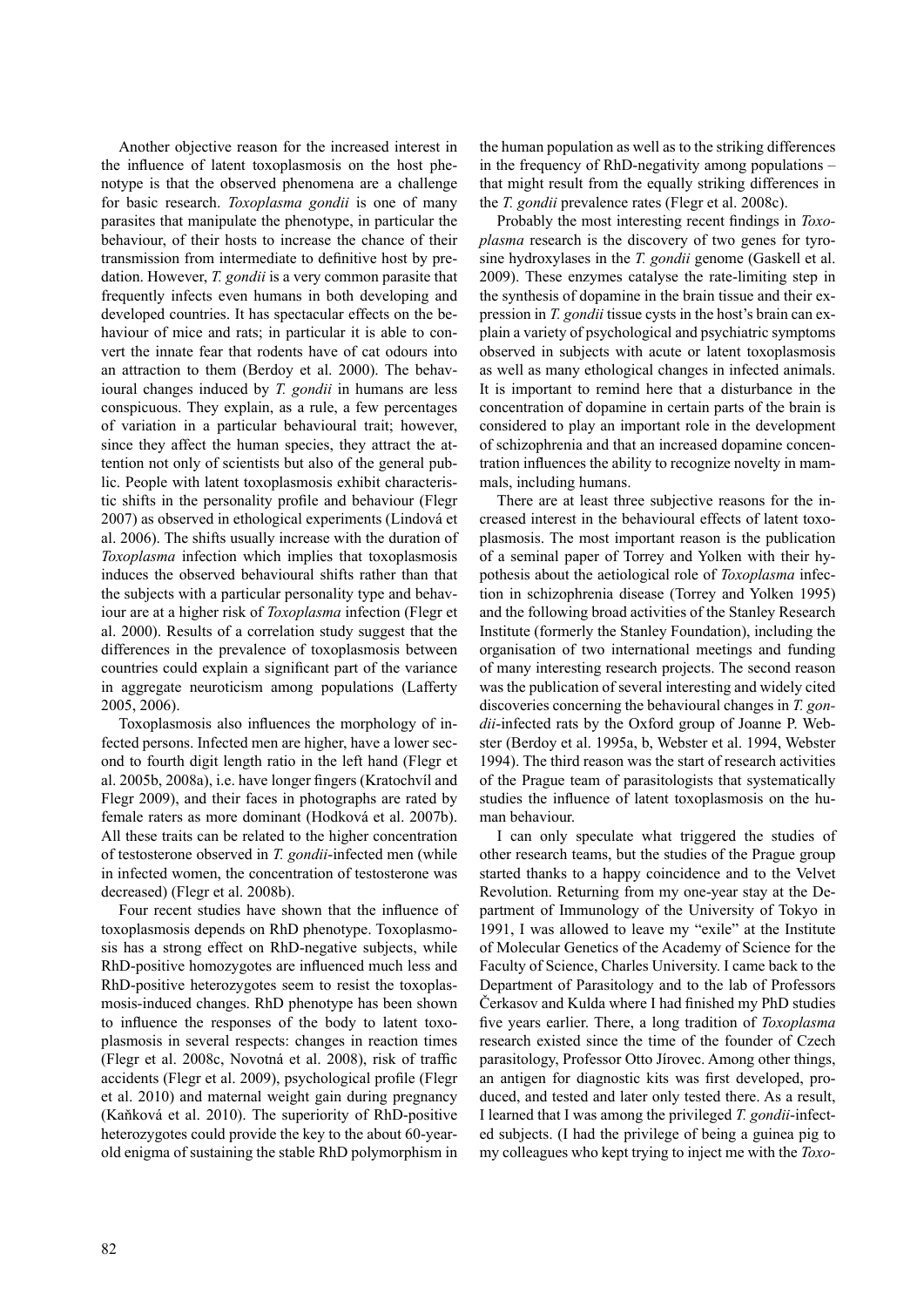

**Fig. 1.** *Toxoplasma gondii*-infected mouse 18 months after laboratory infection. Note: Female F1 crosses between mouse inbred strains BALB/c (females) and C57 BL (males) (AnLab, Czech Republic) infected at an age of 10 weeks with avirulent HIF strain of *Toxoplasma gondii* (Hodková et al. 2007a) were group-housed in plastic cages, 7–8 animals per cage, with wood shaving bedding and maintained on a 12-h light/dark cycle (dark from 2 p.m.) for 20 months. No difference was observed in the appearance and weight between infected and control mice 7 weeks after the infection.

*plasma* antigen while testing every new batch of it. Fortunately, I was unaware then that the skin test might trigger not only the local immune response but also psychiatric symptoms in a certain proportion of subjects [Jírovec and Vojtěchovský 1957].) At that time I was reading (and not for the first time) The Selfish Gene by Richard Dawkins (Dawkins 1976). It may have been this book that inspired me to think about a possible role of the parasite present in my brain, the parasite that is inclined to move from my tissue to the stomach of a feline predator, in some surprising patterns in my behaviour. I was long puzzled why I was gladly and actively searching for trouble, why I remained cool while in imminent danger (e.g. under machine gun fire in eastern Turkey) and why, on the other hand, I was giving up prematurely the physical fight. In the early postcommunist era, even young scientists could freely choose their topic of research. Therefore, I decided to test my hypothesis about the possible influence of latent toxoplasmosis on the human personality. Given the lack of funds for research at that time, I chose the cheapest possible method, a questionnaire survey. Using the introspection method, I produced a list of ten questions (or rather question areas) expected to be answered differently before and after the infection (see legend of Table 1). As some of them were somewhat curious, they were added to follow after 186 questions of Cattell's 16 personality factor questionnaire that was then widely used in clinical practice in the Czech Republic. Subsequently, I invited my colleagues, biology faculty and students to test a new batch of the *Toxoplasma* antigen and asked them to fill in the modified Cattell's questionnaire. After about two years, data from nearly three hundred subjects were available, with approximately 25% of the respondents being *Toxoplasma*-infected, and I could compare the answers from *Toxoplasma*-free and *Toxoplasma*-infected subjects.

I made two unexpected discoveries. One was rather displeasing – I found no difference in the responses to my ten questions between *Toxoplasma*-free and *Toxoplasma*-infected subjects, while the other was pleasing – *Toxoplasma*-free and *Toxoplasma*-infected subjects differed in some personality factors measured with Cattell's personality questionnaire, initially only used to draw away the attention of the respondent from my own "Toxoquestions" (Flegr and Hrdý 1994). And I was captured! In the following 15 years we reproduced the original results on independent sets of students, blood donors, soldiers and confirmed them by using other personality questionnaires and ethological tests. We studied the problems of causality and physiological mechanisms of the observed changes. Later on, we also focused on the influence of latent toxoplasmosis on human morphology and reproduction biology. About 3 years ago, I happened to go through the results of the original Toxo-questionnaire. And again I was surprised. When more proper nonparametric statistical technique was used for the analysis of the original data, namely the partial Kendall regression that enables to control for the influence of confounding covariates (Kaňková et al. 2010), here the age, some differences in the responses of *Toxoplasma*-free and *Toxoplasma*-infected subjects were, in fact, pretty significant. As we continued to use more or less automatically our modified Cattell's questionnaire in the following studies, we were able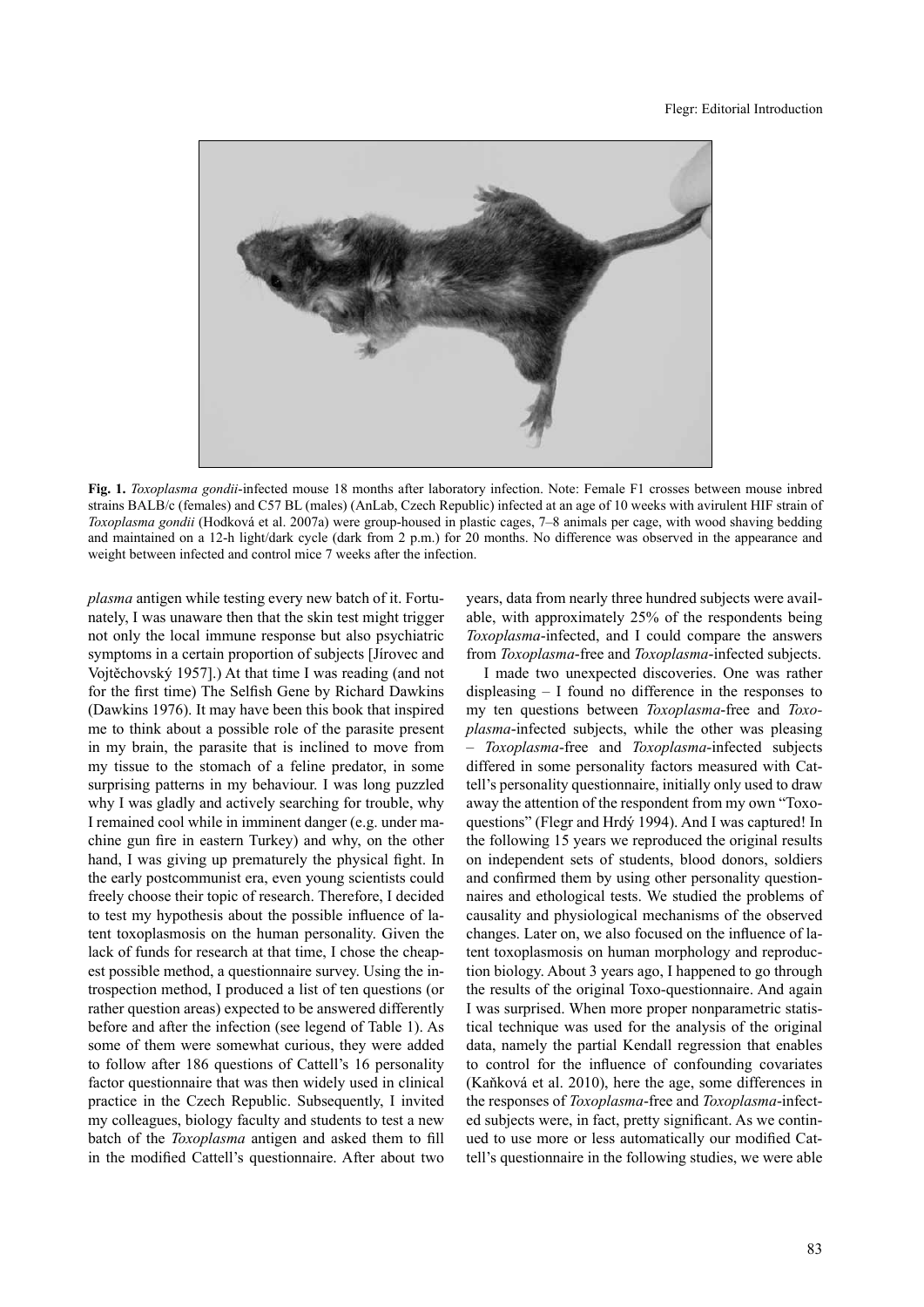to verify our surprising results in other independent experimental sets (see Table 1). We can only speculate if the responses of *Toxoplasma*-infected probands are objectively true or only reflect the subjective feelings. However, at least some subjective statements of *Toxoplasma*-infected subjects, e.g. about their unnaturally slow reaction while in imminent danger, can be easily experimentally tested.

This special issue of the Folia Parasitologica features three review articles and six research papers. Ajai Vyas and Robert Sapolsky (Vyas and Sapolsky 2010) present the state-of-the-art knowledge on the molecular and neurophysiological mechanisms of the behavioural effects of latent toxoplasmosis. They focus mainly on the fatal attraction phenomenon, i.e. the ability of *T. gondii* to convert the innate fear that rodents have of cat odours into an attraction to them, and discuss possible proximate mechanisms that might be involved in it. They suggest, among other things, that the preferential location of the *T. gondii* tissue cysts in the amygdala, the part of the brain that is involved in the normal fear response, and the expression of two genes for the enzymes that catalyze the rate-limiting step in the synthesis of dopamine in *T. gondii*, may provide the hints for the nature of the proximal mechanisms in play.

The article of Joanne P. Webster and Glenn A. McConkey (Webster and McConkey 2010) is a related but rather complementary review. The authors summarize all known behavioural effects of latent toxoplasmosis and discuss possible proximal mechanisms that can be responsible for these effects. They show that dopamine and tryptophane metabolites in general seem to be suspicious players in the field. They also analyze the well-known relationship between toxoplasmosis and schizophrenia and consider, with caution, the assumption that the therapeutic effects of some antipsychotic drugs might be in fact mediated by the inhibition of the proliferation of parasites (but compare Fekadu et al. 2010).

The third review of Abebaw Fekadu, Teshome Shibre and Anthony J. Cleare (Fekadu et al. 2010) provides a comprehensive overview of the literature about the relationship between *Toxoplasma* infection and behavioural disorders in humans. It pays attention not only to the relationship between toxoplasmosis and schizophrenia but also affective disorder, obsessive-compulsive disorder and personality and behavioural changes observed in the normal population. The role of toxoplasmosis in the aetiology of psychiatric morbidity and possibly involved mechanisms as well as results of some still-unpublished intervention studies are discussed.

The paper of William H. James (James 2010) presents and thoroughly discusses his hypothesis suggesting that many parasites and pathogens change the concentration of steroid hormones, here testosterone and oestrogen, of infected hosts which often results in a shift in the sex ratio, the proportion of males in the offspring. He provides indirect evidence that this is the case during the infection with hepatitis B and C viruses and direct evidence that the shift occurs during latent infection with *T. gondii*. An alternative hypothesis explaining the *Toxoplasma*associated sex ratio shift suggests that the phenomenon is caused by a higher probability of survival of more immunogenic male embryos due to *T. gondii*-induced immunosuppression (Kaňková et al. 2007a, b) seems to be able to explain a broader spectrum of related phenomena, including the higher proportion of children with Down syndrome in *Toxoplasma*-infected subjects (Hostomská et al. 1957). However, it should be reminded that the proximate mechanism of immunosuppression remains unknown and might involve the parasite-induced shift in steroid hormones.

The paper of Pelin Yuksel et al. (Yuksel et al. 2010) presents the surprising results of the analysis of a large sample of schizophrenic patients (300 patients and 300 controls). The authors speculate that another still unidentified pathogen also transmitted by cat rather than *T. gondii* might play a role in the well-known association between toxoplasmosis and schizophrenia in Turkey, since this strong association disappeared when the contact with a cat was included into the model as an independent variable. The results even suggest that the subjects reporting no contact with a cat were protected by toxoplasmosis against schizophrenia. Nevertheless, the challenging assumption that toxoplasmosis may only be an indirect indicator of the previous contact with a cat (and with the still unidentified pathogen) needs to be confirmed by further independent studies.

Actually, an independent support for the hypothesis of an unknown aetiological agent transmitted by the cat is provided in the article of Dunja Hinze-Selch et al. (Hinze-Selch et al. 2010). They report a strong association between latent *Toxoplasma* infection and subsequently diagnosed personality disorder observed in a large population of patients with schizophrenia. Surprisingly, they also find the negative (but here nonsignificant) association between toxoplasmosis and schizophrenia when the contact with a cat was controlled.

The results presented by Jitka Lindova and coworkers (Lindová et al. 2010) provide new evidence for the latent toxoplasmosis-induced shift in human behaviour. The experimental game method was used to compare the behaviour of *Toxoplasma*-infected and *Toxoplasma*-free subjects and the obtained results were consistent with the data collected earlier using psychological questionnaires and ethological experiments. The difference in the behavioural response to *Toxoplasma* infection between the infected men and women is explained by psychological mechanisms, namely the opposite reactions of men and women to chronic stress. In this context, latent toxoplasmosis might be considered as an important but still neglected long-term stressor. Of course, the exposure to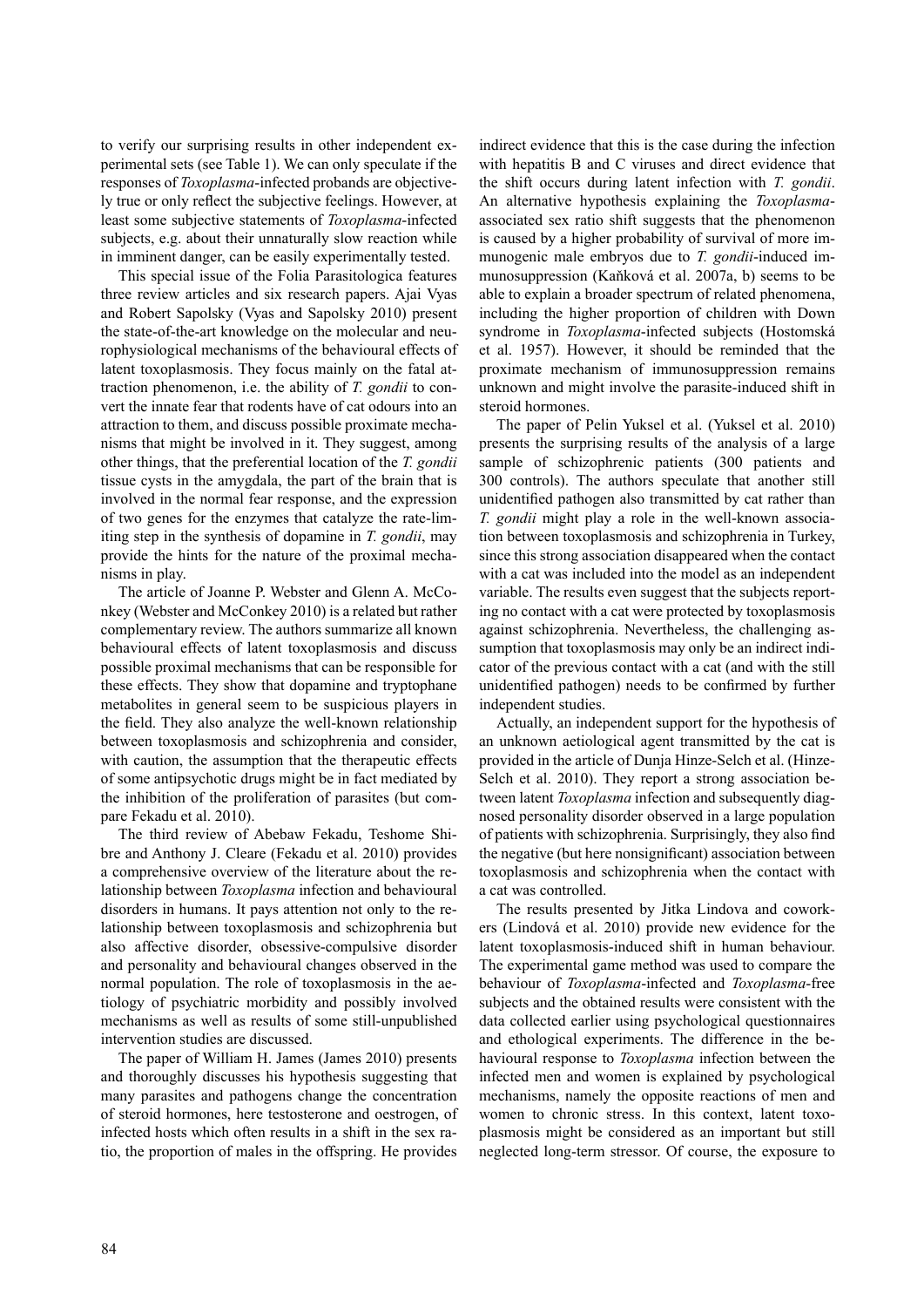**Table 1.** Differences between responses of *Toxoplasma*-infected and *Toxoplasma*-free subjects to 10 questions of the "Toxo-questionnaire" constructed by the introspection method in 1992 to test the hypothesis that the author's behaviour is manipulated by *Toxoplasma gondii*. In 2000–2007, the question "Reflexes" was only included into Cattell's 16PF test. In 2000–2004, the difference between *Toxoplasma*-infected and *Toxoplasma*-free students was also significant (Tau=0.154, p=0.048). The students tested in 2005–2007 and blood donors tested in1999–2001 showed nonsignificant differences depending on *Toxoplasma* status. Before 2007, modified Cattell's questionnaire was administered in hard copy form. The students tested in 2007–2009 were administered the questionnaire in electronic form and a 5-step instead of 3-step Licker-type scale was used to express agreement/disagreement with the positively formulated responses to particular questions or rather question areas (see bellow). The partial Kendall regression with the age as a covariate (Kaňková et al. 2010) was used to test the strength and significance of association of latent toxoplasmosis and the responses. Results of the more conservative two-sided test were always listed despite the fact that the direction of the effect for all questions agreed with the *a priori* hypotheses and therefore more sensitive one-tailed tests should have been used. The results significant in one-tailed tests are printed in bold. The second column shows the number of subjects (total, *Toxoplasma*-infected/ *Toxoplasma*-free). The first and second sets are related; the set Faculty includes not only the biology faculty members but also set 2 students. List of question areas: **Diplomacy:** Diplomacy is not my strong point; I am not very good at dealing with others. I often fail diplomacy by managing to offend the person I need to win. If I have a bad opinion about somebody and I do not want him/her to know, I usually fail to hide it. When trying to compliment somebody, I often offend him/her. **Conflicts:** An unexpected encounter with a shameless, rude or bad person usually takes me by surprise, in such situations I am not able to defend myself effectively. When I have to pay a craftsman for his work, I usually do so even if he has failed to do the work properly. When a shop assistant is trying to cheat me, I usually put up with it. **Reflexes:** My instinctive (reflex) behaviour under imminent danger is rather slow and passive. In a situation where most people get alarmed and instinctively jump aside, I am slow to react. When a car horn honks at me, I tend to do nothing, although in danger, and to let it to run over rather than to run under the wheels of another car. **Hypnosis:** I believe that some people have the power to impose their will on others under hypnosis or otherwise. **Hypnotised:** I suspect that I have already succumbed to a hypnotic suggestion, at least once. **Defence:** I remember a situation where I realized I was doing or saying something that is against my own interests, against the logic, something that I would not expect from myself or from any other person in the same situation. Instead of stopping doing so and starting to behave normally, I continued the initial action with an intense feeling of inappropriateness and astonishment about what I was doing. **Troubles:** I can appear to people in my surroundings to be someone who is always calling for trouble and engaging in needless conflicts. I never hesitate to stir up a hornet's nest. **Surrender:** When I am attacked, physically or otherwise, or when I should fight for something important, I stop fighting at a moment. It is not a result of a rational decision not to fight, as in fact I know that I should continue fighting and I would like to do so, but my own subconsciousness betrays me and I loss the will to fight back. **Zoophobia:** I have strong unpleasant feelings when I take a close look at a snake or a big spider. (Here, the negative answer of a *Toxoplasma*-infected subject was expected.) **Self-preservation:** I have a weak instinct for self-preservation: in situations where somebody else might be afraid, for example being alone in forest at night or in an empty house, I remain cool.

| Set                   |                     |     |          |          |          |          | Diplomacy Conflicts Reflexes Hypnosis Hypnotised Defence Troubles Surrender Zoophobia |          |          |          |          | Selfpreser-<br>vation |
|-----------------------|---------------------|-----|----------|----------|----------|----------|---------------------------------------------------------------------------------------|----------|----------|----------|----------|-----------------------|
| Faculties             | All (443, 113/330)  | Tau | 0.066    | 0.053    | 0.106    | 0.112    | 0.018                                                                                 | 0.018    | 0.046    | 0.047    | $-0.004$ | 0.023                 |
| 1992-1995             |                     | p   | 0.037    | 0.095    | 0.001    | 0.000    | 0.561                                                                                 | 0.579    | 0.151    | 0.143    | 0.905    | 0.460                 |
|                       | Men (243, 69/174)   | Tau | 0.108    | 0.062    | 0.189    | 0.134    | 0.025                                                                                 | 0.050    | 0.070    | 0.143    | 0.052    | 0.053                 |
|                       |                     | p   | 0.012    | 0.151    | 0.000    | 0.002    | 0.567                                                                                 | 0.245    | 0.104    | 0.001    | 0.228    | 0.218                 |
|                       | Women (200, 44/156) | Tau | $-0.027$ | 0.020    | 0.045    | $-0.028$ | 0.085                                                                                 | 0.023    | $-0.026$ | 0.000    | $-0.058$ | $-0.104$              |
|                       |                     | p   | 0.574    | 0.678    | 0.342    | 0.562    | 0.073                                                                                 | 0.632    | 0.583    | 0.995    | 0.226    | 0.029                 |
| Students<br>1992-1995 | All (310, 68/242)   | Tau | 0.046    | 0.057    | 0.094    | 0.123    | 0.027                                                                                 | $-0.053$ | 0.056    | 0.039    | 0.010    | 0.021                 |
|                       |                     | p   | 0.232    | 0.136    | 0.013    | 0.001    | 0.471                                                                                 | 0.167    | 0.143    | 0.304    | 0.791    | 0.577                 |
|                       | Men (162, 42/120)   | Tau | 0.121    | 0.069    | 0.163    | 0.141    | 0.024                                                                                 | $-0.048$ | 0.058    | 0.156    | $-0.003$ | 0.009                 |
|                       |                     | p   | 0.023    | 0.194    | 0.002    | 0.008    | 0.644                                                                                 | 0.366    | 0.274    | 0.003    | 0.949    | 0.860                 |
|                       | Women (148, 26/122) | Tau | $-0.029$ | 0.060    | $-0.002$ | 0.124    | 0.069                                                                                 | $-0.041$ | 0.046    | $-0.061$ | $-0.032$ | $-0.043$              |
|                       |                     | p   | 0.604    | 0.281    | 0.967    | 0.025    | 0.214                                                                                 | 0.459    | 0.408    | 0.269    | 0.564    | 0.439                 |
| Mothers<br>1997       | 191, 55/136         | Tau | 0.116    | 0.012    | 0.095    | 0.010    | 0.006                                                                                 | 0.049    | 0.132    | 0.026    | 0.044    | $-0.045$              |
|                       |                     | p   | 0.017    | 0.813    | 0.051    | 0.843    | 0.900                                                                                 | 0.315    | 0.007    | 0.596    | 0.370    | 0.354                 |
| Students<br>2007-2009 | All (323, 276/47)   | Tau | 0.018    | $-0.042$ | $-0.007$ | $-0.027$ | $-0.001$                                                                              | nd       | nd       | 0.062    | 0.001    | 0.017                 |
|                       |                     | p   | 0.627    | 0.262    | 0.859    | 0.467    | 0.976                                                                                 | nd       | nd       | 0.098    | 0.978    | 0.643                 |
|                       | Men (109, 92/17)    | Tau | $-0.101$ | $-0.022$ | 0.011    | 0.148    | 0.001                                                                                 | nd       | nd       | 0.123    | $-0.060$ | $-0.012$              |
|                       |                     | p   | 0.120    | 0.732    | 0.871    | 0.022    | 0.992                                                                                 | nd       | nd       | 0.058    | 0.358    | 0.858                 |
|                       | Women (214, 184/30) | Tau | 0.077    | $-0.057$ | $-0.018$ | $-0.116$ | $-0.001$                                                                              | nd       | nd       | 0.020    | 0.030    | 0.033                 |
|                       |                     | p   | 0.093    | 0.212    | 0.698    | 0.012    | 0.979                                                                                 | nd       | nd       | 0.662    | 0.514    | 0.470                 |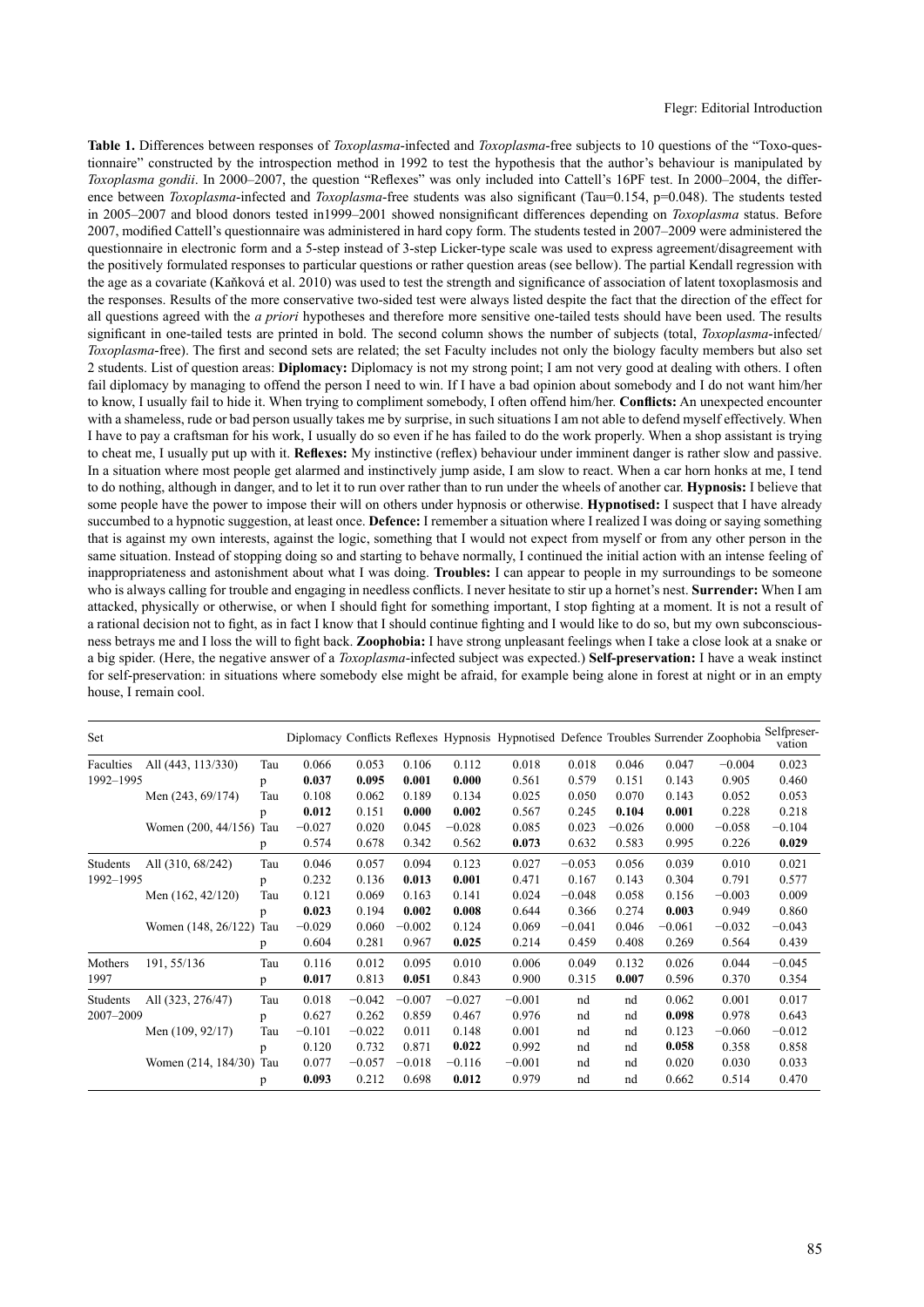chronic stress in people with latent toxoplasmosis should be confirmed by independent (and preferably more direct) methods.

The results of Jaroslav Flegr et al. (Flegr et al. 2010) suggest that the Rh blood group might modify psychological responses of humans to the effects of latent toxoplasmosis as can be seen from the personality profile measured with Cattell's 16PF questionnaire and Cloninger's TCI questionnaire. In addition to the already known effects of toxoplasmosis on novelty seeking, self-transcendence, superego strength and protension, the new study has found effects of the RhD phenotype on ego strength, protension, and praxernia as well as opposite effects of toxoplasmosis on ego strength, praxernia, ergic tension and cooperativeness in Rh-positive and Rh-negative subjects.

Geetha Kannan et al. studied the behavioural effects of *Toxoplasma* infection on laboratory mice (Kannan et al. 2010). They used two different strains of *T. gondii* and repeated the tests two and seven months after laboratory infection. They showed that the behavioural effects differ depending on the *T. gondii* strain. The well-known effect of the "fatal attraction", i.e. conversion of the innate fear of rodents of cat odours into an attraction to them, was observed irrespective of *T. gondii* strain in all tested mice two months after the infection; however, seven months after the infection, only the mice infected with one of the tested *T. gondii* strains continued to be attracted to cat odours. Nevertheless, it should be reminded that, in the wild, only few mice survive longer than two months and consequently, the disappearance of the "fatal attraction" as well as, for example, prolongation of reaction times

(Hrdá et al. 2000) several months after the infection, is likely to have no serious effect on the fitness of *T. gondii*.

What I miss in the present special issue of the Folia Parasitologica? First of all, I miss some study or a review concerning the effects of *T. gondii* on the reproduction of humans and mice. The effect of latent toxoplasmosis on the embryonic growth rate was reported about five years ago (Flegr et al. 2005a) and was confirmed by another large-scale study two years later (Kaňková and Flegr 2007). Similarly, an increased probability of male offspring in both humans (Kaňková et al. 2007a) and mice (Kaňková et al. 2007b) is a potentially important phenomenon that could and should be easily studied using the already available data from any obstetrical or gynaecological service. The phenomenon of the protective effects of Rh blood group positivity against certain effects of latent toxoplasmosis has been recently reported (Flegr et al. 2008c, Novotná et al. 2008, Flegr et al. 2009). However, it is certainly worthwhile to try to find whether Rh-positivity protects not only against deterioration of psychomotor performance but also against other toxoplasmosis-induced effects, including the psychiatric symptoms. I also miss studies about possible links between toxoplasmosis and suicide as suggested last year (Arling et al. 2009) and between latent toxoplasmosis and Parkinson's disease, a new phenomenon recently studied by two Turkish groups (Celik et al. 2010, Miman et al. 2010). We have to look forward to the next special issue or possibly a monograph devoted to the interesting topic of toxoplasmosis-associated phenotypical effects.

## **REFERENCES**

- Arling T.A., Yolken R.H., Lapidus M., Langenberg P., Dickerson F.B., Zimmerman S.A., Balis T., Cabassa J.A., Scrandis D.A., Tonelli L.H., Postolache T.T. 2009: *Toxoplasma gondii* antibody titers and history of suicide attempts in patients with recurrent mood disorders. J. Nerv. Ment. Dis. 197: 905–908.
- Berdoy M., Webster J.P., Macdonald D.W. 1995a: Parasitealtered behaviour: is the effect of *Toxoplasma gondii* on *Rattus norvegicus* specific? Parasitology. 111: 403–409.
- Berdoy M., Webster J.P., Macdonald D.W. 1995b: The manipulation of rat behaviour by *Toxoplasma gondii*. Mammalia 59: 605–613.
- BERDOY M., WEBSTER J.P., MACDONALD D.W. 2000: Fatal attraction in rats infected with *Toxoplasma gondii*. Proc. R. Soc. Lond., Ser. B. Biol. Sci., 267: 1591–1594.
- Celik T., Kamisli O., Babur C., Cevik M.O., Oztuna D., Altinayar S. 2010: Is there a relationship between *Toxoplasma gondii* infection and idiopathic Parkinson's disease? Scand. J. Infect. Dis. (In press; doi: 10.3109/00365541003716500.)
- Dawkins R 1976: The Selfish Gene. Oxford University Press, Oxford, 224 pp.
- Fekadu A., Shibre T., Cleare A.J. 2010: Toxoplasmosis as a cause for behaviour disorders – overview of evidence and mechanisms. Folia Parasitol. 57: 105–113.
- Flegr J. 2007: Effects of *Toxoplasma* on human behavior. Schizophr. Bull. 33: 757–760.
- Flegr J., Havlíček J., Kodym P., Malý M., Šmahel Z. 2002: Increased risk of traffic accidents in subjects with latent toxoplasmosis: a retrospective case-control study. BMC Infect. Dis. 2: e11.
- FLEGR J., HRDÁ S., KODYM P. 2005a: Influence of latent 'asymptomatic' toxoplasmosis on body weight of pregnant women. Folia Parasitol. 52: 199–204.
- FLEGR J., HRDÝ I. 1994: Influence of chronic toxoplasmosis on some human personality factors. Folia Parasitol. 41: 122–126.
- Flegr J., Hrušková M., Hodný Z., Novotná M., Hanušová J. 2005b: Body height, body mass index, waist-hip ratio, fluctuating asymmetry and second to fourth digit ratio in subjects with latent toxoplasmosis. Parasitology 130: 621–628.
- Flegr J., Klose J., Novotná M., Berenreitterová M., Havlíček J. 2009: Increased incidence of traffic accidents in *Toxoplasma*infected military drivers and protective effect RhD molecule revealed by a large-scale prospective cohort study. BMC Infect. Dis. 9: e72.
- FLEGR J., KODYM P., TOLAROVÁ V. 2000: Correlation of duration of latent *Toxoplasma gondii* infection with personality changes in women. Biol. Psychol. 53: 57–68.